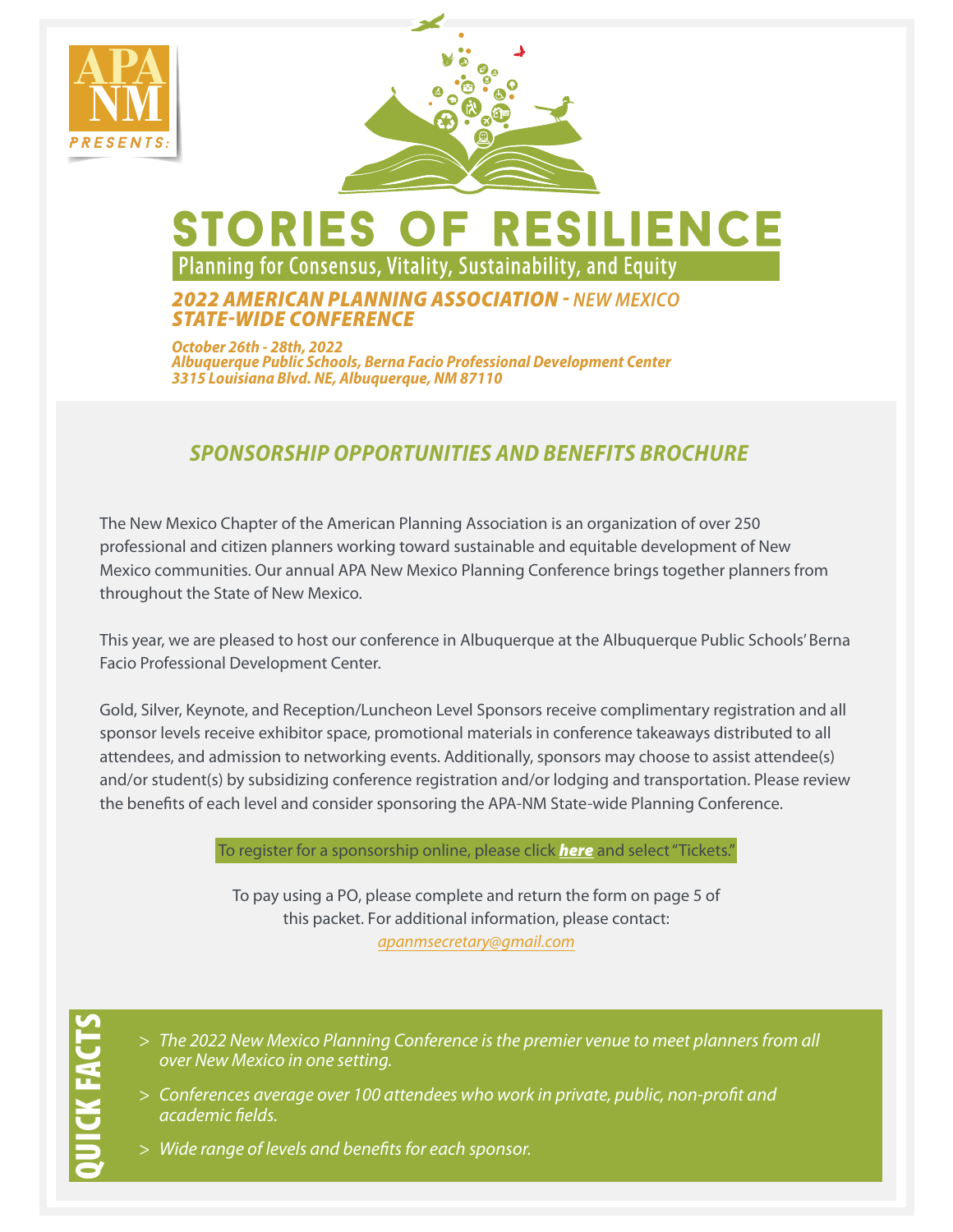



## *SPONSORSHIP LEVELS*

GOLD \$1,000: Gold sponsors are major supporters of the Chapter who contribute to the APA New Mexico and its annual conference. Gold sponsors receive two complimentary registrations and are highlighted in the conference program and other conference promotional materials with premium positioning and more individual mentions. They also receive 3 months or recognition on the Chapter's Conference webpage, and an exhibitor table.

- > *Two complimentary registrations.*
- > *Featured in conference program, logo screen display during general sessions.*
- > *Exhibitor table.*
- > *Three months recognition on chapter website starting from conference opening.*
- > *Organization promotional materials in "Swag" bag.*
- > *Admission to networking events.*

**SILVER \$750:** Silver sponsors are core supporters of the Chapter and its conference. Silver sponsors receive a complimentary conference registration, logo screen display during general sessions and in the printed program, newsletter advertisement, as well as 3 months of recognition on the Chapter's Conference webpage. Silver sponsorship is ideal for firms that will be sending at least one attendee to the conference and wish to take advantage of added sponsorship benefits.

- > *One complimentary registration.*
- > *Featured in conference program, logo screen display during general sessions.*
- > *Exhibitor table.*
- > *Three months recognition on chapter website starting from conference opening.*
- > *Organization promotional materials in "Swag" bag.*
- > *Admission to networking events.*

**BRONZE \$500:** Bronze sponsorship is the base level sponsorship package available. This sponsorship includes a table in the exhibitor hall and admission to the networking receptions.

- > *Exhibitor table.*
- > *Featured in conference program.*
- > *Admission to networking events.*
- > *Organization promotional materials in "Swag" bag.*

CONFERENCE HIGHLIGHTS

- > *Over 1*2 *conference presentation and panel sessions spanning a variety of emerging planning topics, issues, and solutions.*
- > *3 6 Mobile Workshops*
- > *Breakfast Plenary, Keynote, Networking Reception*, *and Power Hour* (speed sessions)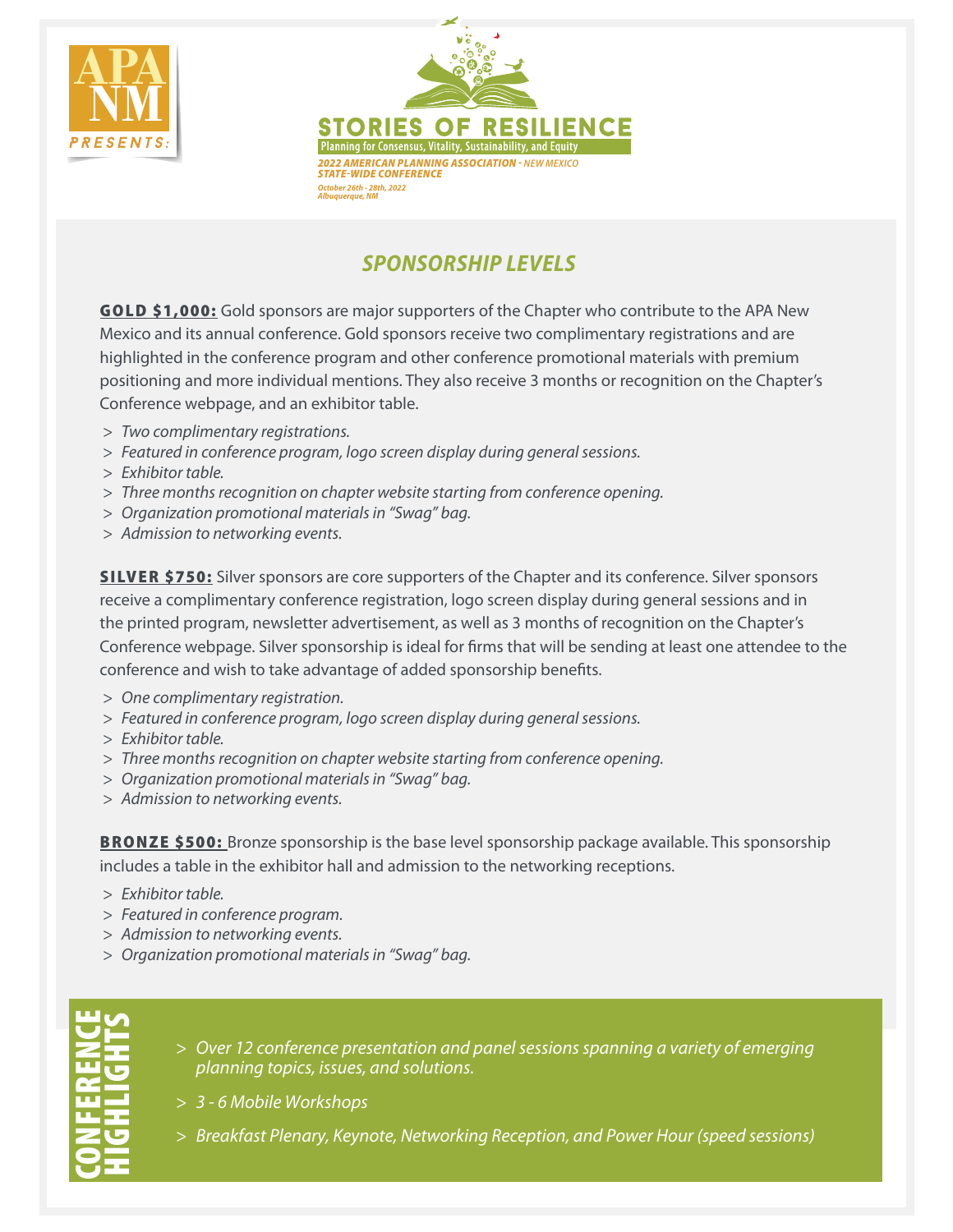



#### RECEPTION/KEYNOTE LUNCHEONS/BREAKFAST \$2,000: Reception sponsors

underwrite the cost of conference keynote/plenary meals and social event for a minimum of \$2,000. Keynote sponsors assist in underwriting the cost of a conference keynote speaker. Typically this sponsor helps to bring in exciting and innovative speakers from across the country to discuss areas of law and/or ethics. There is only one sponsor per reception, ensuring maximum exposure. Unique benefits to the Reception sponsors include two complimentary registrations, a tailored program description, exclusive signage at the reception and a brief welcome and introduction at the beginning of the event. Only three reception sponsorship opportunities are available.

- > *Two complimentary registrations.*
- > *Three months recognition on chapter website starting from conference opening.*
- > *With only one sponsor per reception, exclusive and maximum exposure at the conference's most attended events.*
- > *Exhibitor table.*
- > *Tailored organizational description in the conference program.*
- > *Exclusive signage/banner at the reception.*
- > *Opportunity for opening remarks at the start of reception.*
- > *Organization promotional materials in "Swag" bag.*
- > *Admission to networking events.*

**BAG/WATER BOTTLE \$1,500:** Bag/Water Bottle Sponsors underwrite the cost of a conference tote bag and water bottle for a minimum of \$1500. Sponsors interested in pooling together resources may. However, company logo placement on bag and water bottle will be shared.

- > *Two complimentary registrations.*
- > *Logo on bag, water bottle, and other takeaways.*
- > *Featured in conference program, logo screen display during general sessions.*
- > *Exhibitor table.*
- > *Three months recognition on chapter website starting from conference opening.*
- > *Organizational promotional materials in "Swag" bag.*
- > *Admission to networking events.*

**BREAK/CONTINTENTAL BREAKFAST \$300:** Break sponsors underwrite the cost of our conference breaks for a minimum of \$300. Breaks typically consists of 15 minute blocks in a commons area allowing attendees to congregate. The Break sponsorship covers the cost of refreshments.

- > *Exclusive signage/banner at sponsored break.*
- > *Exhibitor table.*
- > *Organizational promotional material sin "Swag" bag.*

#### CONFERENCE ATTENDANCE/LODGING/TRANSPORTATION (DONATIONS):

Conference attendance sponsors underwrite the cost of one or more planners to attend the conference. Sponsorship covers the cost of registration, and can also include transportation (if outside Albuquerque), and lodging.

> *Organizational promotional material sin "Swag" bag.*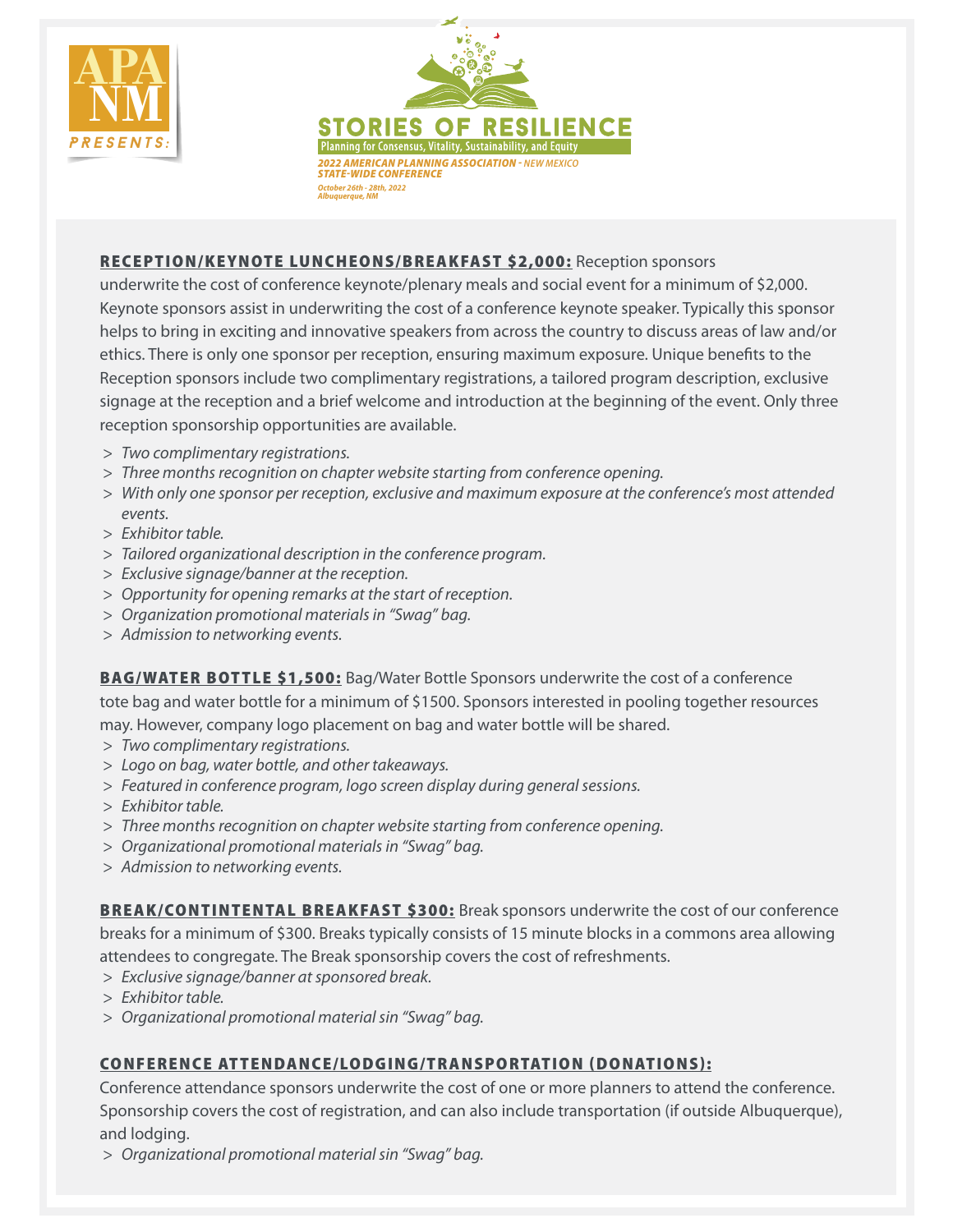



### *APA-NEW MEXICO 2022 ANNUAL CONFERENCE SPONSORSHIP OPPORTUNITIES OVERVIEW*

| <b>Benefit</b>                                                          | Gold    | <b>Silver</b> | <b>Bronze</b> | <b>Reception</b><br><b>Key Note</b><br><b>Meals</b> | <b>Bag</b><br><b>Bottle</b><br><b>Swag</b> | <b>Break</b> |
|-------------------------------------------------------------------------|---------|---------------|---------------|-----------------------------------------------------|--------------------------------------------|--------------|
|                                                                         | \$1,000 | \$750         | \$500         | \$2,000                                             | \$1,500                                    | \$300        |
| <b>Complimentary Conference Registration</b>                            | X2      |               |               | х2                                                  |                                            |              |
| 3 months recognition on chapter website                                 |         |               |               |                                                     |                                            |              |
| Featured in conference program, logo display during general<br>sessions |         |               |               |                                                     |                                            |              |
| Exhibitor Table (Gold comes w/Display Board)                            |         |               |               |                                                     |                                            |              |
| Tailored description in program                                         |         |               |               |                                                     |                                            |              |
| Exclusive signage/banner at reception or keynote, or break*             |         |               |               |                                                     |                                            |              |
| Opportunity for remarks at start of reception or keynote*               |         |               |               |                                                     |                                            |              |
| Organizational promotional materials in "swag" bag                      |         |               |               |                                                     |                                            |              |
| Admission to networking event                                           |         |               |               |                                                     |                                            |              |
| Logo on bag, water bottle, or other takeaways                           |         |               |               |                                                     |                                            |              |

*\*Only one sponsor per reception, keynote and break chosen on first-come, first-pay basis*